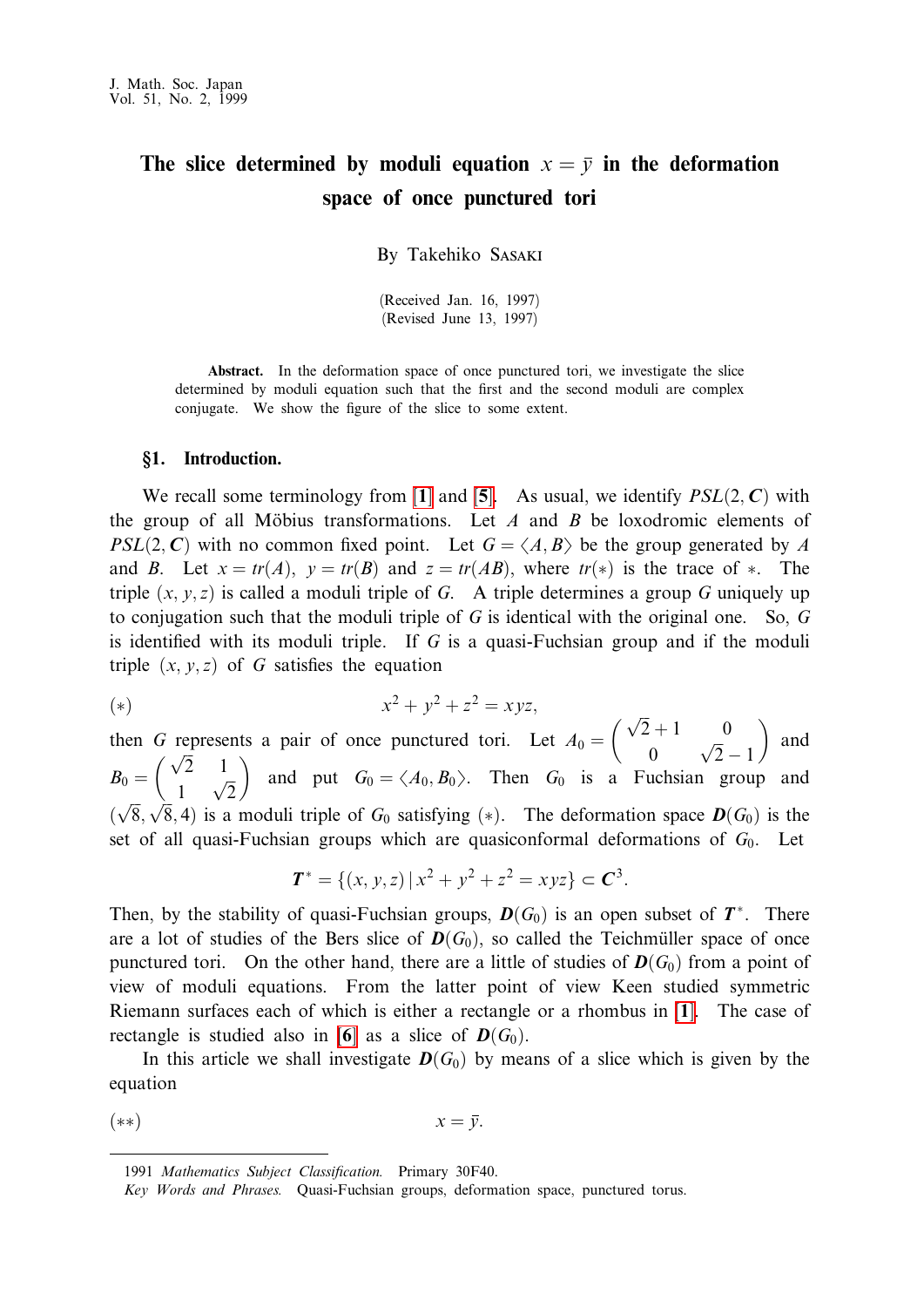This is an extension of the case of rhombi. We put

$$
S = \{(x, y, z) \in \mathbf{D}(G_0) \, | \, x = \bar{y}\}.
$$

We shall call S the slice determined by  $(**)$ . Under the equation  $(**)$  the equation  $(*)$ turns to

(\*)'  

$$
(*)' \qquad \qquad z^2 - |x|^2 z + x^2 + \bar{x}^2 = 0.
$$

Putting

$$
D = |x|^4 - 4(x^2 + \bar{x}^2) = |x^2 - 4|^2 - 16
$$

we see that the third module  $z$  is one of the following two.

$$
(|x|^2 \pm \sqrt{D})/2.
$$

So,  $S$  is a double cover of its projection into the first module with branch curve over  $D = 0$ . The projection of the branch curve to x-plane is a lemniscate

$$
(1.1) \t\t\t |x+2| |x-2| = 4.
$$

In the outside or the boundary of the lemniscate  $(1.1)$ , the third module z is real. Note that this is equivalent to  $D \ge 0$ . For such a real z the following is known in [1] and [4].

**THEOREM** 1.1 ([1], [4]). Let  $(x, y, z)$  be a moduli triple satisfying  $(*)$  and let G be a group associated to it. Assume that  $x = \overline{y}$  and z is real. Then G is a quasi-Fuchsian group if and only if

$$
(1.2) \t\t\t z > 2 \quad and \quad |x|^2 > z + 2.
$$

Inequalities (1.2) mean that both solutions of  $(*)'$  are greater than 2. So, it is equivalent to

$$
(|x|^2 - \sqrt{D})/2 > 2
$$

 $\alpha$ r

$$
|x| > 2
$$
 and  $2|x|^2 - (x^2 + \bar{x}^2) < 4$ .

The last inequality means that  $|\text{Im}(x)| < 1$ , where  $\text{Im}(x)$  means the imaginary part of x. Therefore, putting

$$
E = \{ (x, \bar{x}, (|x|^2 \pm \sqrt{D})/2) | |x^2 - 4| \ge 4, |x| > 2, |\text{Im}(x)| < 1 \},\
$$

we have the following.

COROLLARY 1. 
$$
S \cap \{(x, y, z) | |x^2 - 4| \ge 4\} = E
$$
.

See Fig. 1 for the projection of  $E$  to the first coordinate.

So, the remaining place to investigate is the inside of the lemniscate  $(1.1)$ . That is, the region determined by  $D < 0$ . In a case that x is real, the following is known.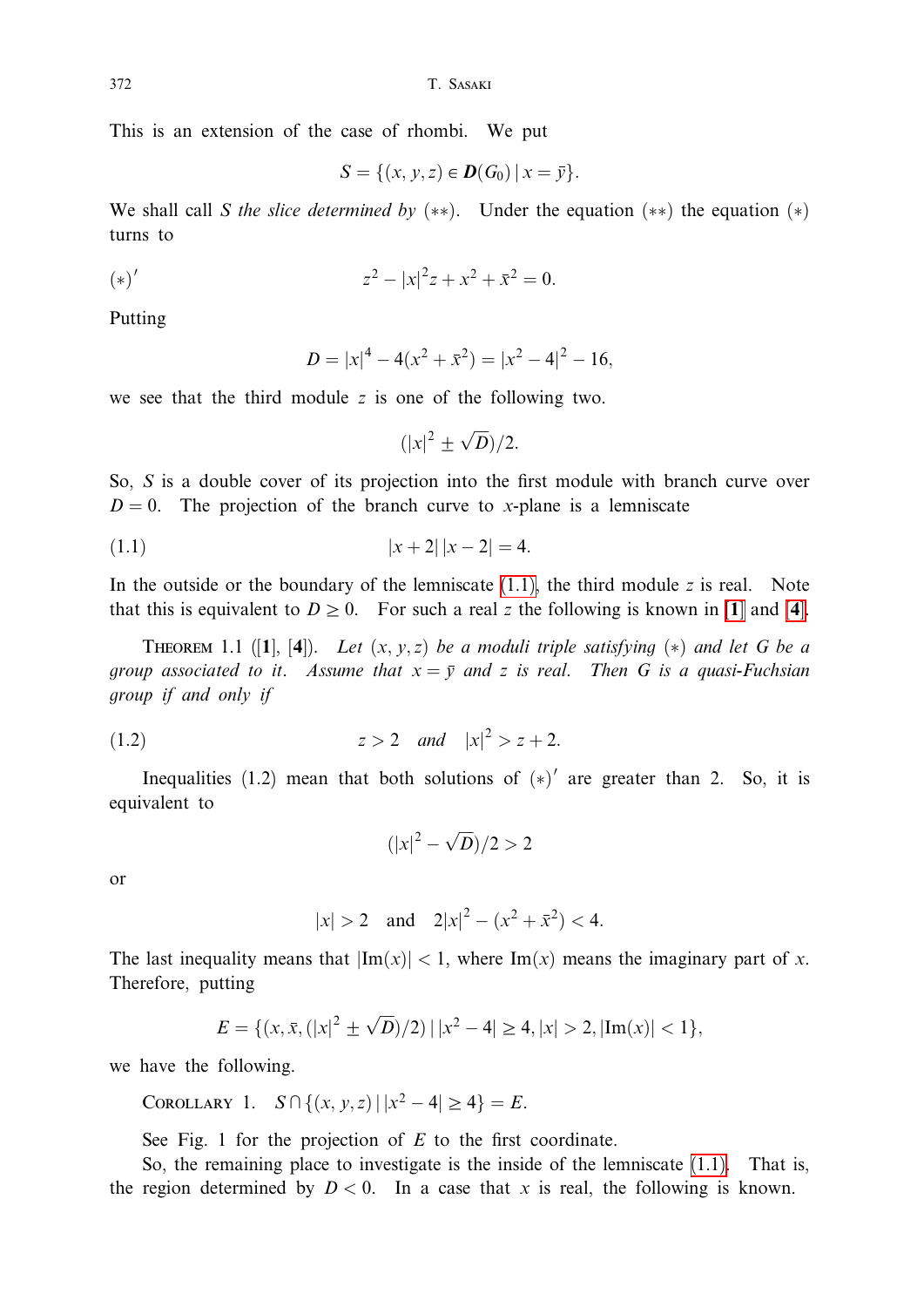

Figure 1



Figure 2

THEOREM 1.2 ([2]). Let  $(x, y, z)$  be a moduli triple satisfying  $(*)$ . If

 $x > 2$  and  $y > 2$ ,

then the group G determined by  $(x, y, z)$  is a quasi-Fuchsian group.

Theorem 1.2 says that if  $(x, y, z)$  satisfies  $(*)$  and  $(**)$  and if x lies in the interval  $(2,\sqrt{8})$ , which lies in the inside of the lemniscate (1.1), then G is a quasi-Fuchsian group so that the lift of  $(2, \sqrt{8})$  into  $\{(x, y, z) \in T^* | x = \overline{y}\}\$ is contained in S. We shall extend these facts to the following.

**THEOREM** 1.3. Let  $(x, y, z)$  be a moduli triple satisfying  $(*)$  and  $(**)$ . If

$$
(1.3) \t\t |x^2 - 4| < 4,
$$

$$
(1.4) \t\t\t 2|z|^2 < |x|^4 \t and
$$

(1.5) 
$$
\sqrt{(4|z|^2-|x|^4)(4|x|^4-|z|^4)} < |x|^2|z|^2+4|z|^2-8|x|^2,
$$

then the group G determined by  $(x, y, z)$  is a quasi-Fuchsian group.

See Fig. 2 for the region of x satisfying the assumption of Theorem 1.3. In contrast to Corollary 1, Theorem 1.3 gives us a partial view of S lying over the inside of the lemniscate (1.1). Let  $i = \sqrt{-1}$  and let

$$
I = \{ (x, \bar{x}, (|x|^2 \pm i\sqrt{-D})) \mid x \text{ satisfies (1.3), (1.4), (1.5)} \}.
$$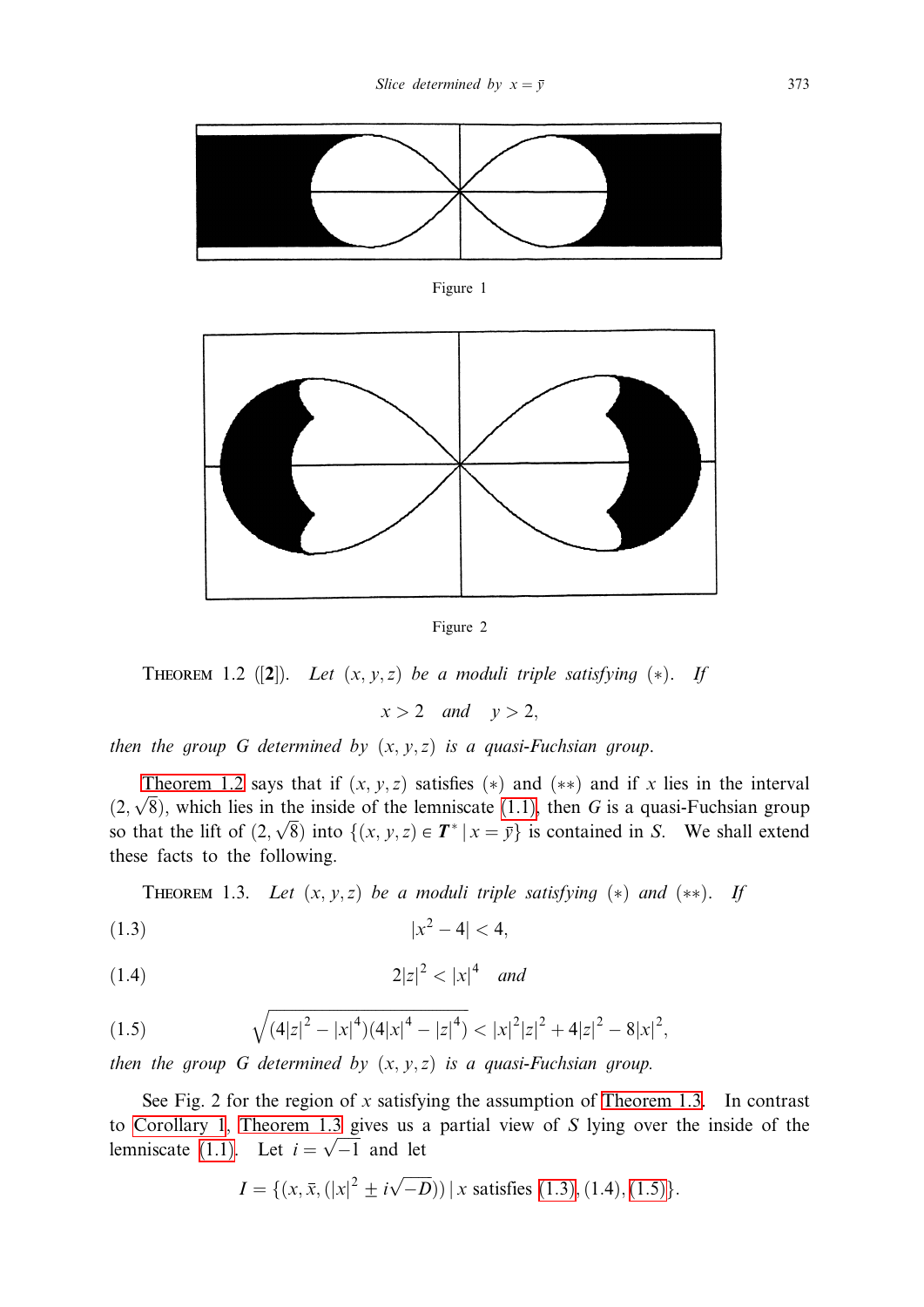T. SASAKI

COROLLARY 2.  $S \cap \{(x, y, z) | |x^2 - 4| < 4\} \supset I$ .

Our strategy of the proof of Theorem 1.3 is to check an infinite number of inequalities which appear in the following theorem.

**THEOREM** 1.4 ([3]). Let  $A = \begin{pmatrix} \alpha & 0 \\ 0 & \beta \end{pmatrix}$  and  $B = \begin{pmatrix} a & b \\ c & d \end{pmatrix}$ , be  $\neq 0$ , be loxodromic elements of  $PSL(2, \mathbb{C})$  such that  $ABA^{-1}B^{-1}$  is parabolic and let  $G = \langle A, B \rangle$ . If, for each integer n, the inequality

(1.6) 
$$
\frac{|\alpha^n a| + |\beta^n d|}{|\alpha^n a + \beta^n d|} < \frac{|\alpha| + |\beta|}{|\alpha - \beta|}
$$

holds, then G is a quasi-Fuchsian group and represents a pair of once punctured tori.

It is well known that the assumption of Theorem 1.4 that  $ABA^{-1}B^{-1}$  is parabolic is equivalent to (\*). It is shown in §4 that (1.6) for  $n = 0$  and  $n = \pm 1$  correspond to (1.4) and (1.5), respectively. The rest of this article constitutes of the proof of Theorem 1.3. In §2 we make a normalization and then derive some equalities and inequalities in §3. In §4 we shall check (1.6) for *n* satisfying  $|n| \le 2$ . In §5 the cases of  $|n| \ge 4$  are checked. Lastly, we check the cases of  $|n| = 3$  in §6.

## §2. Normalization.

We assume that five conditions for  $(x, y, z)$ , that is,  $(*)$ ,  $(**)$ ,  $(**)$ ,  $(1.3)$ ,  $(1.4)$  and  $(1.5)$ hold. If the first module x is real then  $z = (x^2 \pm i\sqrt{8x^2 - x^4})/2$  and  $|z|^2 = 2x^2$ . Then condition (1.4) implies that  $4 < x^2$  so that A is neither elliptic nor parabolic. Hence G is generated by loxodromic elements A and B. In order to use Theorem 1.4, we normalize  $A$  and  $B$  as follows:

$$
A = \begin{pmatrix} \alpha & 0 \\ 0 & \beta \end{pmatrix}, \quad \alpha\beta = 1, \quad |\alpha| > 1
$$

and

$$
B = \begin{pmatrix} a & b \\ c & d \end{pmatrix}.
$$

Then

(2.1) 
$$
\alpha + \beta = x, \quad a + d = y, \quad \alpha a + \beta d = z.
$$

The moduli equation  $(*)$  implies that

(2.2) 
$$
ad = \left(\frac{\alpha + \beta}{\alpha - \beta}\right)^2.
$$

Let

$$
x = x_1 + ix_2,
$$

where  $x_1$  and  $x_2$  are real numbers. By the isomorphism of  $PSL(2, C)$  to the Möbius transformation group, we may assume that

 $x_1 \geq 0$ .  $(2.3)$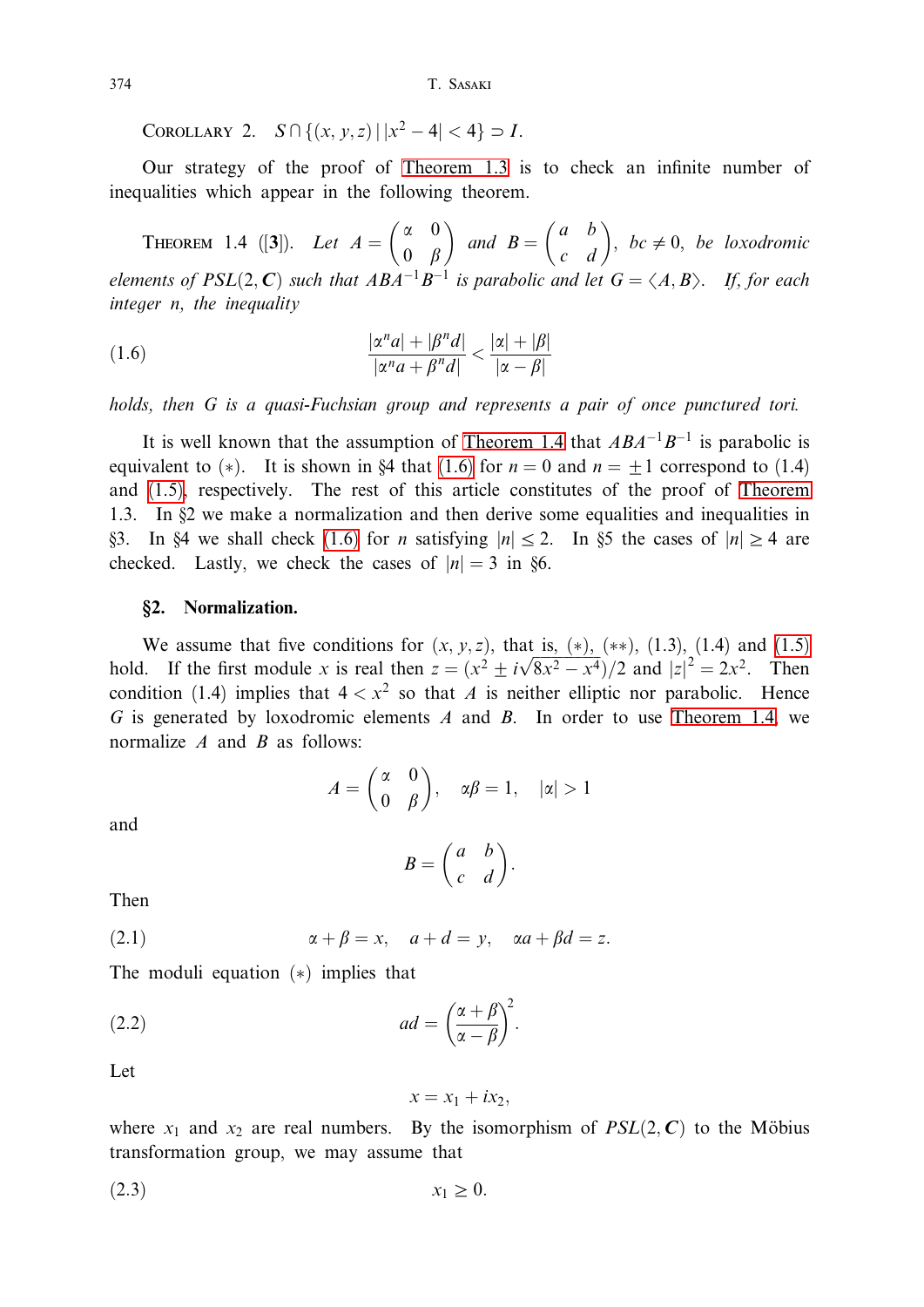If  $x_2 < 0$ , then  $(**)$  implies that  $y = x_1 - ix_2$  so that both real and imaginary parts of y are non-negative. Then we change our normalization of  $A$  and  $B$  to each other. Of course, this change keeps five conditions invariant. Hence hereafter we assume

$$
(2.4) \t\t x_2 \ge 0
$$

We shall write up  $\alpha$ ,  $\beta$ ,  $a$ ,  $d$  and  $z$  by  $x$ . Solving  $\alpha^2 + 1 = (x_1 + ix_2)\alpha$  under the condition  $|\alpha| > 1$ , one obtains

(2.5) 
$$
\alpha = \frac{1}{2}(x_1 + X_1 + i(x_2 + X_2)),
$$

where

(2.6) 
$$
X_1 = \sqrt{\frac{x_1^2 - x_2^2 - 4 + \sqrt{(x_1^2 - x_2^2 - 4)^2 + 4x_1^2 x_2^2}}{2}} \text{ and}
$$

$$
X_2 = \sqrt{\frac{-(x_1^2 - x_2^2 - 4) + \sqrt{(x_1^2 - x_2^2 - 4)^2 + 4x_1^2 x_2^2}}{2}}
$$

We put

$$
(2.7) \t\t X = \alpha - \beta.
$$

Then, since  $\beta = (x_1 - X_1 + i(x_2 - X_2))/2$ , we have

(2.8) 
$$
X = X_1 + iX_2
$$
 and  $X^2 = x^2 - 4$ .

We also have

(2.9) 
$$
|X|^4 = (x_1^2 - x_2^2 - 4)^2 + 4x_1^2x_2^2.
$$

Now,  $(|x|^2 \pm i\sqrt{-D})/2$  are the solutions of  $(*)'$ , so if we choose

$$
(2.10) \t\t\t z = (|x|^2 + i\sqrt{-D})/2
$$

then another solution of (\*)' is  $\overline{z}$ , where  $D = |x|^4 - 4(x^2 + \overline{x}^2)$ . So, we have

(2.11) 
$$
|z|^2 = x^2 + \bar{x}^2 = 2(x_1^2 - x_2^2).
$$

REMARK. If  $\langle A, B \rangle$  is a quasi-Fuchsian group, then  $\langle A, B^{-1} \rangle$  is so, too. The converse is also true. If  $(x, \bar{x}, z)$  is the moduli triple of  $\langle A, B \rangle$ , then  $(x, \bar{x}, \bar{z})$  is that of  $\langle A, B^{-1} \rangle$ , too. So, we may only consider the triples of the form  $(x, \bar{x}, z)$ .

PROPOSITION 2.1.  $4|z|^2 - |x|^4 = -D > 0$ .

PROOF. Since  $D = |x^2 - 4|^2 - 16$ , inequality (1.3) implies that  $-D > 0$ . Hence it suffices to show

$$
4|z|^2 - |x|^4 = -(|x|^4 - 4(x^2 + \bar{x}^2)).
$$

This follows from  $(2.11)$ .

 $\Box$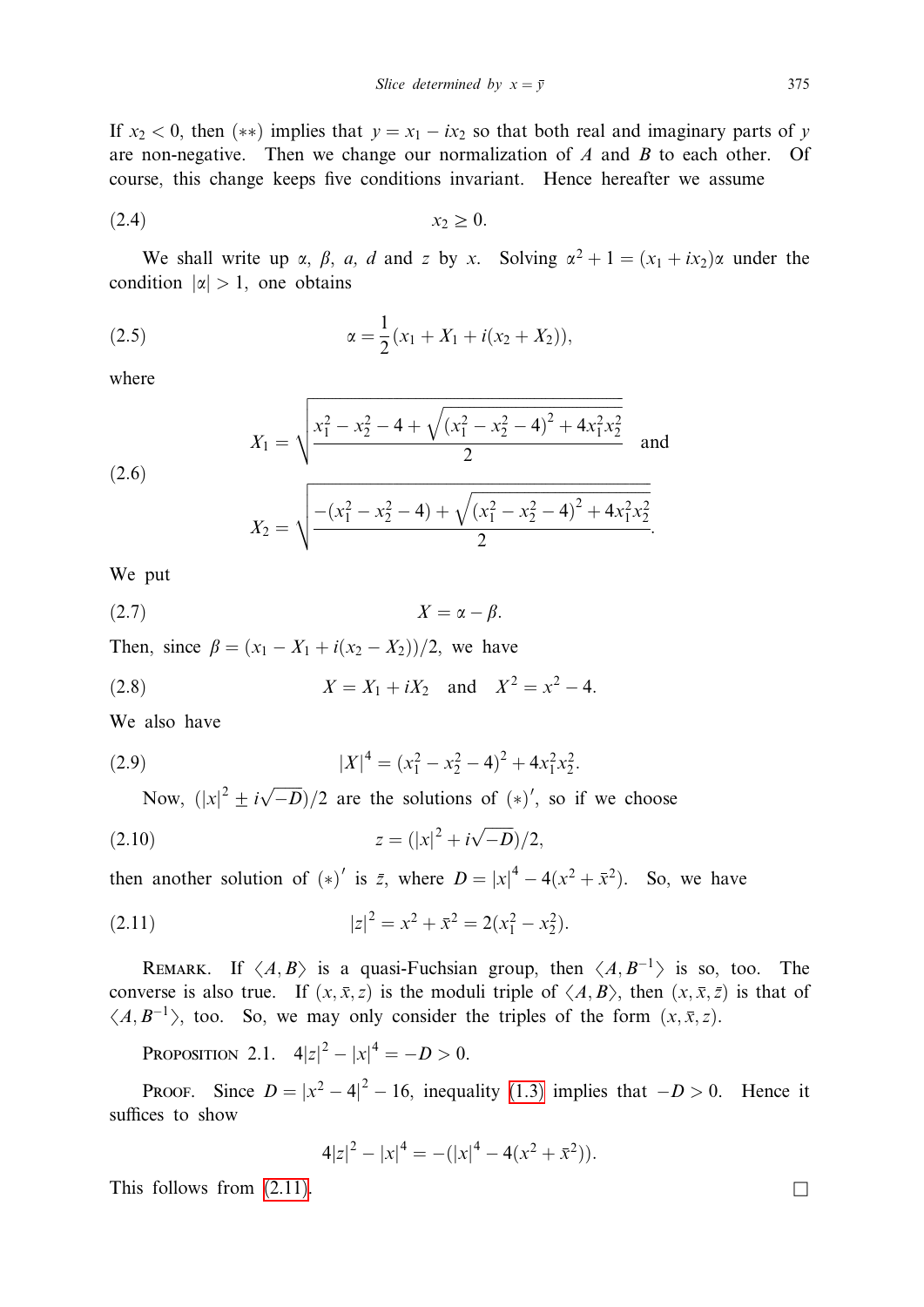We shall write z such that

(2.12) 
$$
z = z_1 + iz_2
$$
,  $z_1 = \frac{|x|^2}{2}$  and  $z_2 = \frac{\sqrt{4|z|^2 - |x|^4}}{2}$ .

By  $(2.9)$  and  $(2.11)$ , the equality  $(2.6)$  can be written as follows:

(2.13) 
$$
X_1 = \frac{\sqrt{2|X|^2 - 8 + |z|^2}}{2} \text{ and } X_2 = \frac{\sqrt{2|X|^2 + 8 - |z|^2}}{2}
$$

Also by  $(2.9)$  and  $(2.11)$  we have

(2.14) 
$$
|X|^4 = |x|^4 - 4|z|^2 + 16.
$$

By  $(2.8)$ ,  $(2.13)$  and  $(2.14)$  we have

(2.15) 
$$
4x_1x_2 = 4X_1X_2 = \sqrt{4|x|^4 - |z|^4}.
$$

Solving the equations

$$
\begin{cases}\n a + d = x_1 - ix_2 = \bar{x} \\
ad = \left(\frac{\alpha + \beta}{\alpha - \beta}\right)^2 = \frac{x^2}{X^2},\n\end{cases}
$$

we have

$$
a = \frac{\bar{x}}{2} \pm \frac{i\sqrt{4|z|^2 - |x|^4}}{2X} = \frac{\bar{x}}{2} \pm \frac{iz_2}{X}.
$$

The third equality of  $(2.1)$  insists that

(2.16) 
$$
a = \frac{\bar{x}}{2} + \frac{iz_2}{X} \text{ and } d = \frac{\bar{x}}{2} - \frac{iz_2}{X}.
$$

# §3. Equalities and inequalities.

In this section we compute some quantities related to  $|\alpha^n a| + |\beta^n d|$ ,  $|\alpha^n a + \beta^n d|$  and  $|\alpha| + |\beta|$  which appear in (1.6). By (2.5), (2.7) and (2.8) a straight forward calculation shows that

(3.1)  
\n
$$
|\alpha|^2 = \frac{1}{4} (|x|^2 + |X|^2 + 2(x_1X_1 + x_2X_2)) \text{ and }
$$
\n
$$
|\beta|^2 = \frac{1}{4} (|x|^2 + |X|^2 - 2(x_1X_1 + x_2X_2)).
$$

So, we have

(3.2) 
$$
|\alpha|^2 + |\beta|^2 = \frac{|x|^2 + |X|^2}{2}.
$$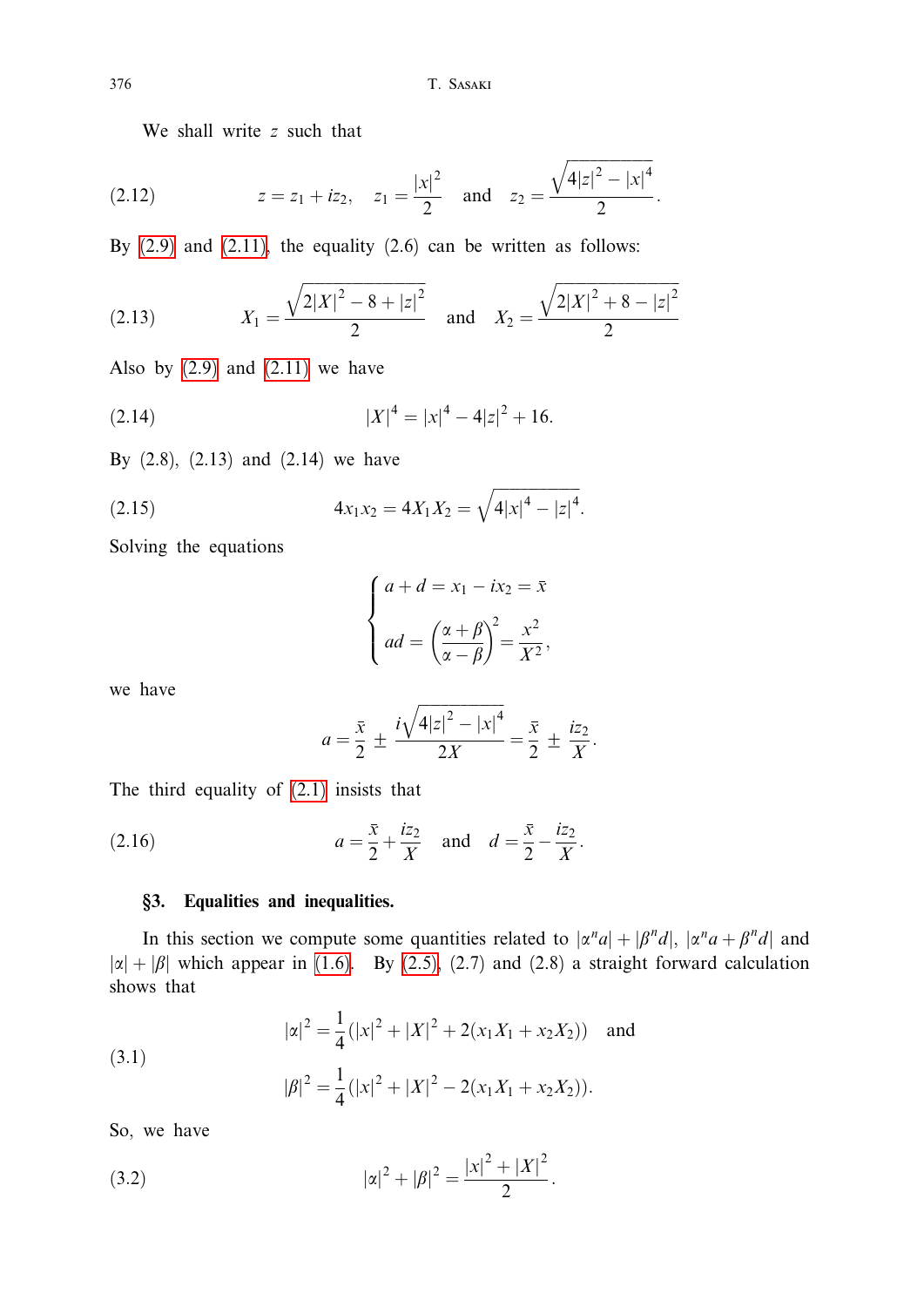By  $(2.16)$  and  $(2.12)$  we have

(3.3)  
\n
$$
|a|^2 = \frac{|x|^2 |X|^2 + 4(x_1 X_2 - x_2 X_1) z_2 + 4|z|^2 - |x|^4}{4|X|^2} \text{ and}
$$
\n
$$
|d|^2 = \frac{|x|^2 |X|^2 - 4(x_1 X_2 - x_2 X_1) z_2 + 4|z|^2 - |x|^4}{4|X|^2}.
$$

So, we have

(3.4) 
$$
|a|^2 + |d|^2 = \frac{|x|^2 |X|^2 + 4|z|^2 - |x|^4}{2|X|^2} = \frac{|x|^2 |X|^2 + 16 - |X|^4}{2|X|^2}
$$

PROPOSITION 3.1.  $|a| \ge |d|$ .

**PROOF.** By (3.3) we may show that  $(x_1X_2 - x_2X_1)z_2 \ge 0$ . By (2.3), (2.4), (2.6), (2.12) and Proposition 2.1 we see that five numbers  $x_1, x_2, X_1, X_2, z_2$  are non negative. Hence it suffices to show that

$$
x_1^2 X_2^2 \ge x_2^2 X_1^2
$$

By  $(2.13)$  this is written as

$$
x_1^2(2|X|^2 + 8 - |z|^2) \ge x_2^2(2|X|^2 - 8 + |z|^2).
$$

Since  $|z|^2 = 2(x_1^2 - x_2^2)$  by (2.11), this is written as

$$
8|x|^2 \ge (|x|^2 - |X|^2)|z|^2.
$$

Because of  $|z|^2 = 2(x_1^2 - x_2^2) \le 2|x|^2$ , it suffices to show

$$
4 \geq |x|^2 - |X|^2.
$$

By (2.8) we have  $||x|^2 - |X|^2| \le |x^2 - X^2| = 4$ , so that we have the desired inequality.  $\Box$ 

Here we note that by  $(2.12)$  and  $(2.15)$  we have

$$
\sqrt{(4|z|^2-|x|^4)(4|x|^4-|z|^4)}=8x_1x_2z_2,
$$

which is the left hand side of  $(1.5)$ . We shall put

(3.5) 
$$
t = \sqrt{(4|z|^2 - |x|^4)(4|x|^4 - |z|^4)} = 8x_1x_2z_2.
$$

PROPOSITION 3.2.

$$
|\alpha|^2|a|^2+|\beta|^2|d|^2=\frac{|z|^2|X|^2+4|x|^2+t}{2|X|^2}
$$

and

$$
|\beta|^2|a|^2 + |\alpha|^2|d|^2 = \frac{|z|^2|X|^2 + 4|x|^2 - t}{2|X|^2}
$$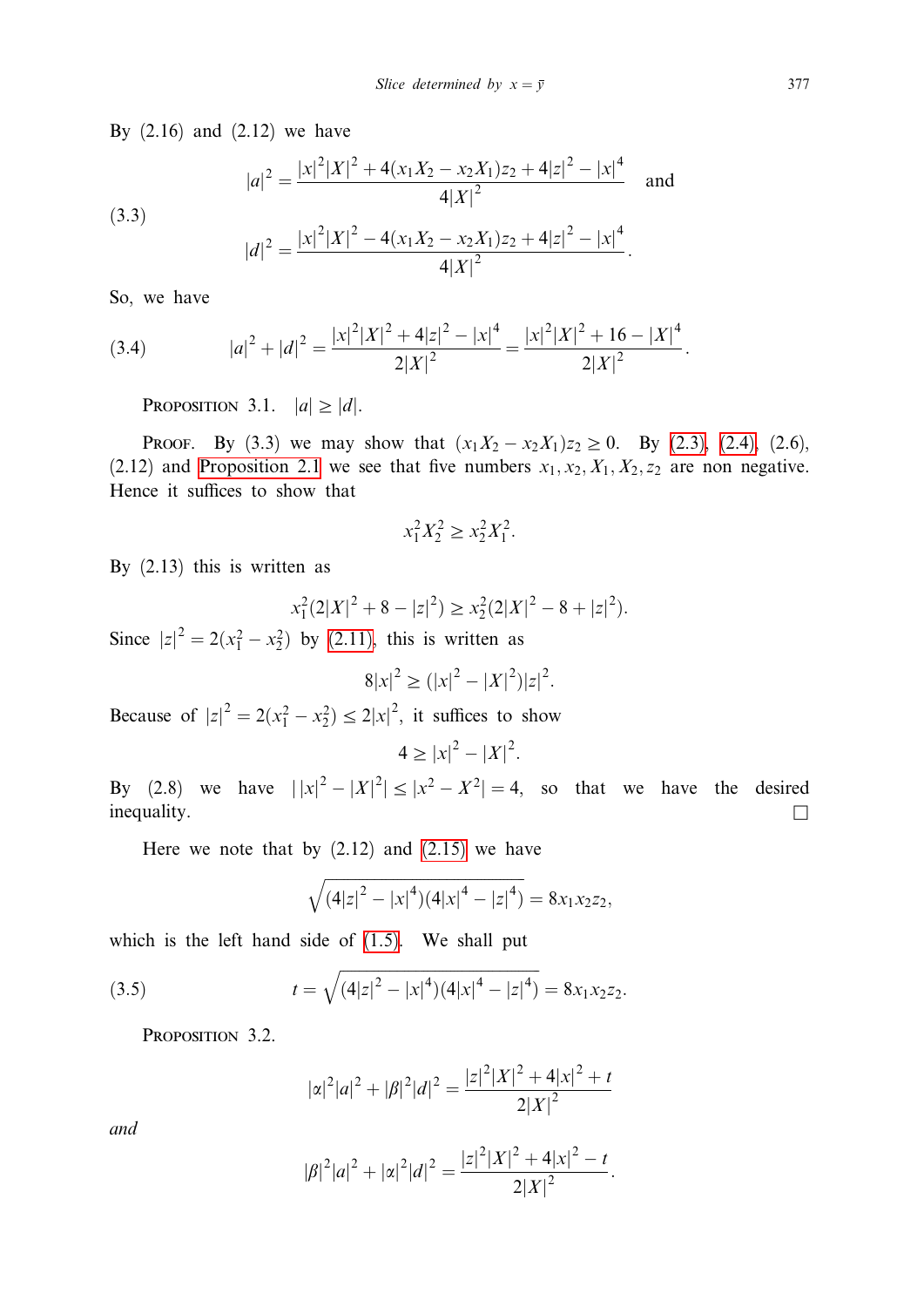PROOF. Writing temporarily

$$
A = \frac{|x|^2 + |X|^2}{4}, \quad B = \frac{x_1 X_1 + x_2 X_2}{2}, \quad C = \frac{|x|^2 |X|^2 + 4|z|^2 - |x|^4}{4|X|^2}
$$
  
and 
$$
D = \frac{(x_1 X_2 - x_2 X_1) z_2}{|X|^2},
$$

we see by  $(3.1)$  and  $(3.3)$  that

$$
|\alpha|^2 = A + B
$$
,  $|\beta|^2 = A - B$ ,  $|a|^2 = C + D$  and  $|d|^2 = C - D$ 

so that

$$
|\alpha|^2|a|^2+|\beta|^2|d|^2=2(AC+BD).
$$

Making use of  $(2.14)$ , we have

$$
AC = \frac{|x|^2(|X|^4 - |x|^4) + 4|z|^2(|x|^2 + |X|^2)}{16|X|^2} = \frac{|z|^2|X|^2 + 4|x|^2}{4|X|^2}.
$$

Making use of  $(2.11)$ ,  $(2.13)$  and  $(2.15)$ , we have

$$
BD = \frac{((x_1^2 - x_2^2)X_1X_2 - x_1x_2(X_1^2 - X_2^2))z_2}{2|X|^2} = \frac{(|z|^2X_1X_2 + x_1x_2(8 - |z|^2))z_2}{4|X|^2}
$$
  
=  $\frac{8x_1x_2z_2}{4|X|^2} = \frac{t}{4|X|^2}.$ 

 $\overline{\phantom{a}}$ 

Thus we have the first equality. The second is shown similarly.

Since  $2|x|^2/|X|^2 = 2|ad|$ , we have by Proposition 3.2

$$
0 \leq (|\beta| |a| - |\alpha| |d|)^2 = |\beta|^2 |a|^2 + |\alpha|^2 |d|^2 - 2|ad| = \frac{|z|^2 |X|^2 - t}{2|X|^2}.
$$

Hence we have

 $t \leq |z|^2 |X|^2$ .  $(3.6)$ 

PROPOSITION 3.3.

$$
|\alpha^2 a + \beta^2 d|^2 = \frac{|z|^2 |x|^2 + 2|x|^2 + t}{2}
$$

and

$$
|\beta^2 a + \alpha^2 d|^2 = \frac{|z|^2 |x|^2 + 2|x|^2 - t}{2}.
$$

PROOF. Since

$$
\alpha^2 a + \beta^2 d = (\alpha + \beta)(\alpha a + \beta d) - (a + d) = xz - \bar{x},
$$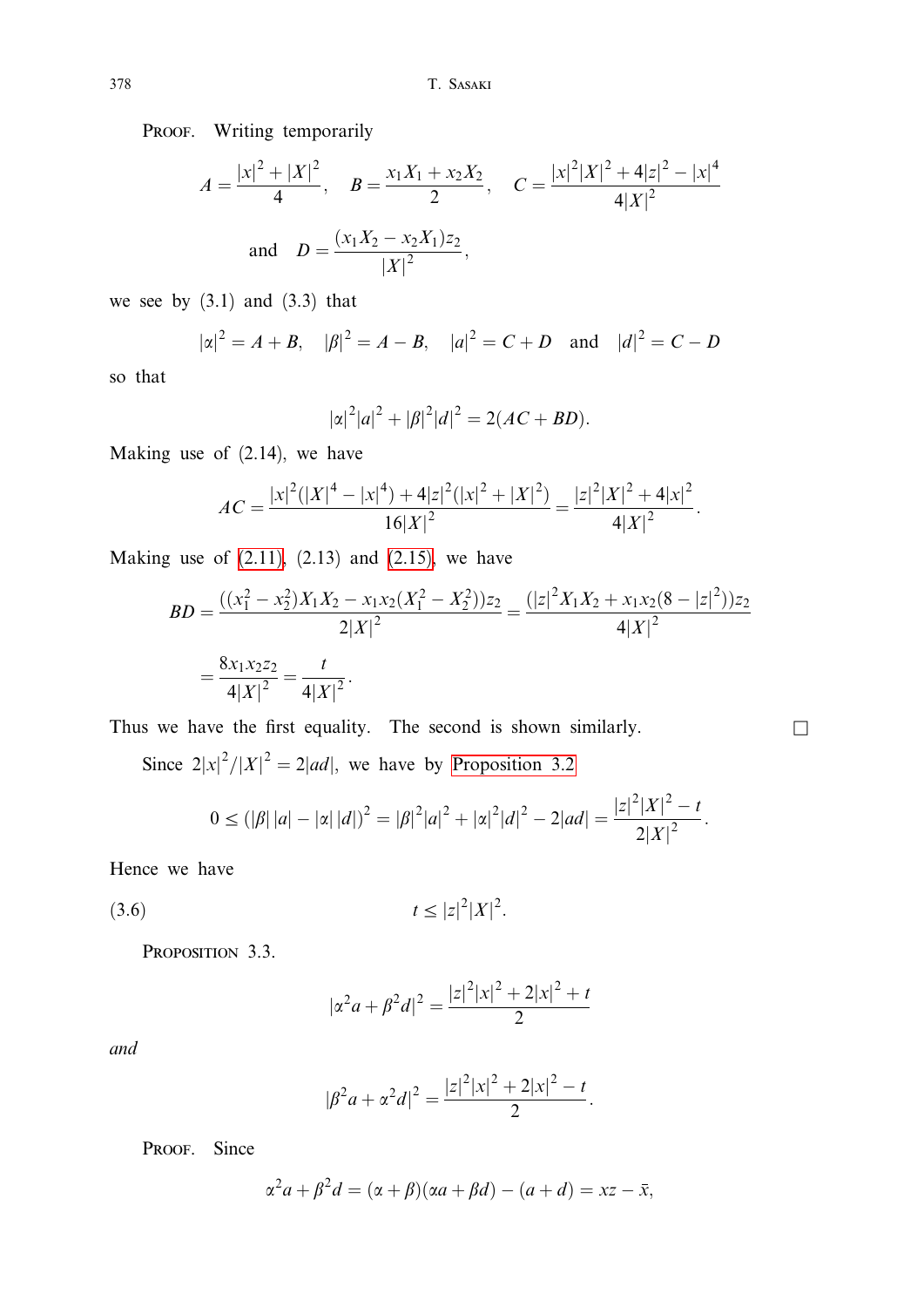we have by  $(2.11)$  and  $(2.12)$ 

$$
|\alpha^2 a + \beta^2 d|^2 = |z|^2 |x|^2 + |x|^2 - (x^2 z + \bar{x}^2 \bar{z})
$$
  
=  $|z|^2 |x|^2 + |x|^2 - 2(x_1^2 - x_2^2) z_1 + 4x_1 x_2 z_2$   
=  $|z|^2 |x|^2 + |x|^2 - |z|^2 |x|^2 / 2 + t / 2$ .

Thus we have the first equality. The proof of the second equality is similar.  $\Box$ 

For later uses, we note by  $(2.14)$  that  $(1.4)$  is equivalent to the following.

$$
(1.4)'
$$
  $16 < |x|^4 + |X|^4$ .

Also for later uses we prepare the following lemma. Of course we are assuming five conditions, especially,  $(1.3)$ ,  $(1.4)$  and  $(1.5)$ .

LEMMA 3.4.  $|x|^2 > 2\sqrt{5} - 2$ ,  $x_2^2 < 1$  and  $2 < x_1^2$ .

PROOF. By  $(1.5)$  we have

$$
\frac{8|x|^2}{|x|^2+4} < |z|^2
$$

Then  $(1.4)$  insists that

$$
(3.7) \t\t |x|^4 + 4|x|^2 - 16 > 0.
$$

So, we have  $|x|^2 > 2\sqrt{5} - 2$ .

In terms of  $x_1$  and  $x_2$ , (1.3) is written as

$$
x_2^4 + 2(x_1^2 + 4)x_2^2 + x_1^4 - 8x_1^2 < 0.
$$

A manipulation shows that

$$
x_2^2 + \left(\sqrt{x_1^2 + 1} - 2\right)^2 < 1.
$$

This implies that  $x_2^2 < 1$ .

We shall prove the last inequality by dividing into two cases.

Case I:  $x_2^2 \ge 2\sqrt{5} - 4$ . By (1.5) we have

$$
|x|^2|z|^2 + 4|z|^2 - 8|x|^2 > 0.
$$

Then by  $(2.11)$  we have

$$
x_1^4 - x_2^4 - 8x_2^2 > 0.
$$

Hence by the assumption that  $x_2^2 \ge 2\sqrt{5} - 4$  we have

$$
x_1^4 > x_2^4 + 8x_2^2 \ge 4,
$$

so that  $x_1^2 > 2$ .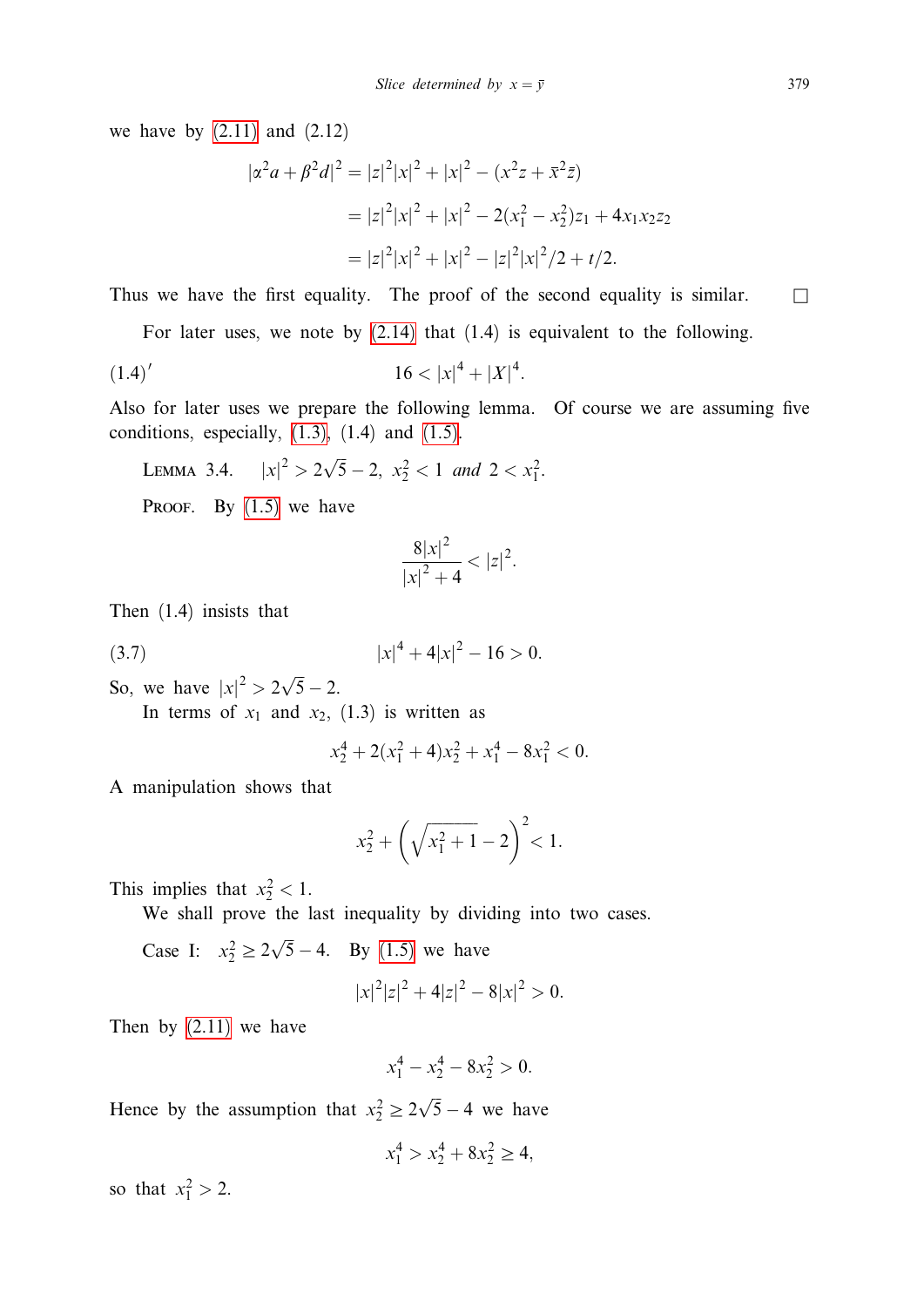Case II:  $x_2^2 < 2\sqrt{5} - 4$ . By the first inequality we have

$$
x_1^2 + x_2^2 > 2\sqrt{5} - 2.
$$

Hence we have

$$
x_1^2 > 2\sqrt{5} - 2 - x_2^2 > 2.
$$

## §4. Check for the cases of  $|n| \le 2$ .

Under the assumption of Theorem 1.3, we prove  $(1.6)$  of Theorem 1.4 in this and subsequent two sections. In this section we treat the cases of  $|n| \le 2$ .

We shall put

$$
L(n) = \frac{|\alpha^n a| + |\beta^n d|}{|\alpha^n a + \beta^n d|} \quad \text{and} \quad R = \frac{|\alpha| + |\beta|}{|\alpha - \beta|}
$$

Then  $(1.6)$  is written as

 $L(n) < R$ .  $(4.1)$ 

By  $(2.7)$  and  $(3.2)$  we have

(4.2) 
$$
R^{2} = \left(\frac{|\alpha| + |\beta|}{|\alpha - \beta|}\right)^{2} = \frac{|x|^{2} + |X|^{2} + 4}{2|X|^{2}}.
$$

**PROPOSITION** 4.1. *Inequality*  $L(0) < R$  *is equivalent to* (1.4).

PROOF. By  $(2.2)$  and  $(3.4)$  we have

$$
(4.3) \qquad L^2(0) = \left(\frac{|a|+|d|}{|a+d|}\right)^2 = \frac{|a|^2+|d|^2+2|ad|}{|x|^2} = \frac{|x|^2|X|^2+4|z|^2-|x|^4+4|x|^2}{2|x|^2|X|^2}.
$$

Hence by (4.2) and (4.3) we see that the inequality  $L(0) < R$  is equivalent to

$$
4|z|^2 - |x|^4 < |x|^4.
$$

Clearly this is equivalent to  $(1.4)$ .

Thus we have proved that (1.6) holds for  $n = 0$ .

**PROPOSITION 4.2.** *Inequality*  $L(1) < R$  *is equivalent to* (1.5).

PROOF. By  $(2.1)$ ,  $(2.2)$  and Proposition 3.2 we have

$$
L^{2}(1) = \frac{|\alpha|^{2}|a|^{2} + |\beta|^{2}|d|^{2} + 2|ad|}{|\alpha a + \beta d|^{2}} = \frac{|z|^{2}|X|^{2} + 8|x|^{2} + t}{2|z|^{2}|X|^{2}}.
$$

Making use of (3.5) and (4.2), we see easily that  $L(1) < R$  is equivalent to (1.5).  $\Box$ Thus we have proved that (1.6) holds for  $n = 1$ .

PROPOSITION 4.3.  $L(-1) \leq L(1)$ .

 $\Box$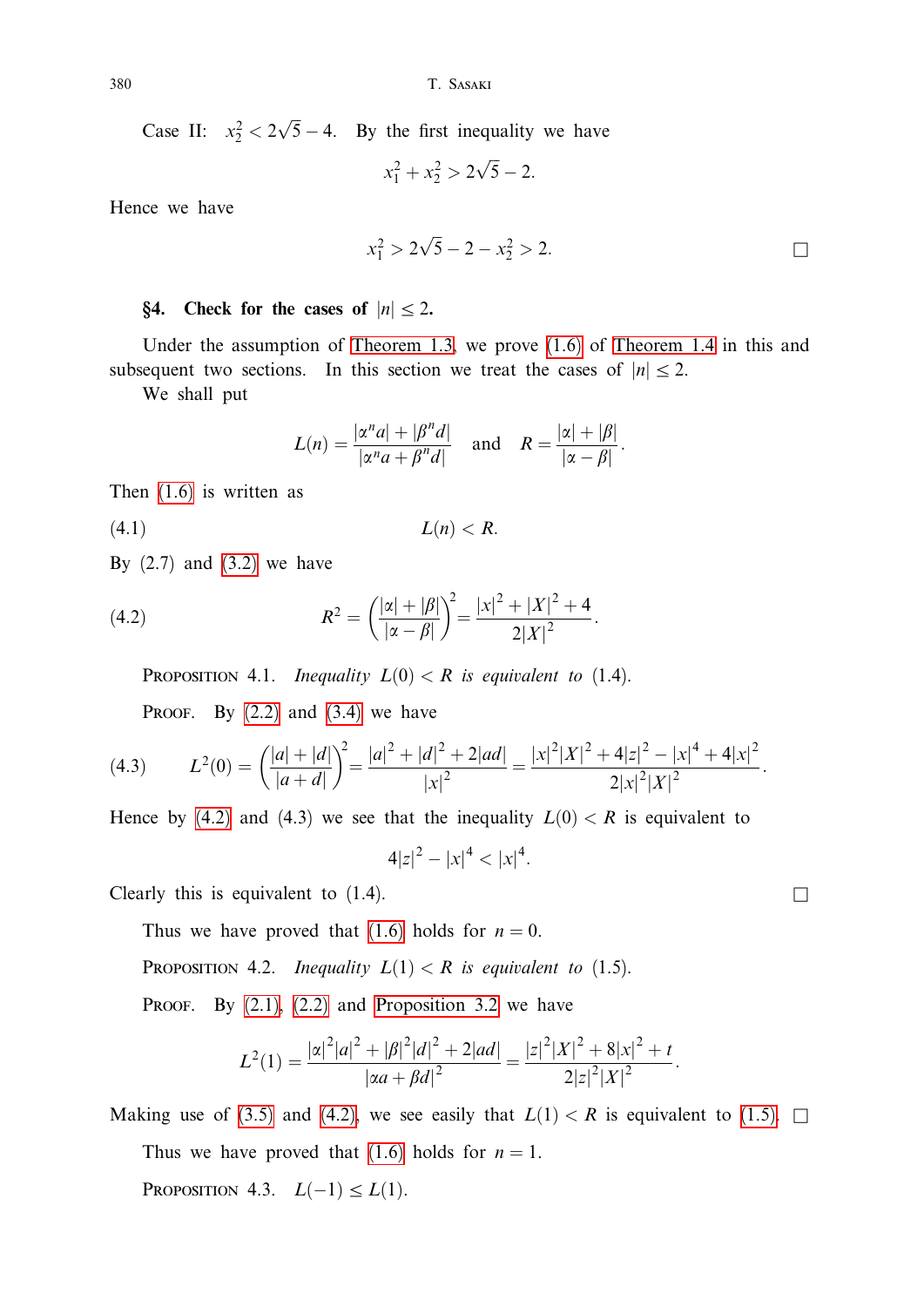PROOF. By (2.12) we have  $z + \bar{z} = |x|^2$ . Hence we have

$$
|\beta a + \alpha d| = |tr(AB^{-1})| = |tr(A)tr(B) - tr(AB)| = | |x|^2 - z| = |\bar{z}| = |\alpha a + \beta d|.
$$

Since

$$
|\alpha a| + |\beta d| - |\beta a| - |\alpha d| = (|\alpha| - |\beta|)(|a| - |d|) \ge 0
$$

we have

$$
L(-1) = \frac{|\beta a| + |\alpha d|}{|\beta a + \alpha d|} \le \frac{|\alpha a| + |\beta d|}{|\alpha a + \beta d|} = L(1).
$$

Propositions 4.2 and 4.3 imply that (1.6) holds for  $n = -1$ .

PROPOSITION 4.4.  $L(-2) < R$ .

PROOF. By Proposition 3.3 and by the equality

$$
(|\alpha^2 a| + |\beta^2 d|)^2 = (|\alpha|^2 + |\beta|^2)(|\alpha|^2 |a|^2 + |\beta|^2 |d|^2) - (|a|^2 + |d|^2) + 2|ad|
$$

it is not difficult to see that  $L(-2) < R$  is equivalent to

(4.4) 
$$
t < |z|^4 - |x|^4 + |z|^2 |x|^2 - 2|z|^2.
$$

By  $(1.5)$  it suffices to show that

$$
|x|^{2}|z|^{2} + 4|z|^{2} - 8|x|^{2} < |z|^{4} - |x|^{4} + |z|^{2}|x|^{2} - 2|z|^{2}
$$

or

(4.5) 
$$
(|x|^2 - 4)^2 < (|z|^2 - 3)^2 + 7.
$$

By Lemma 3.4 we have  $-\sqrt{7} < 2\sqrt{5} - 6 < |x|^2 - 4$ . Hence we may show this only for those which satisfy  $|x|^2 > 6$ . For those x, we have by Lemma 3.4

$$
|z|^2 - 3 = 2(x_1^2 - x_2^2) - 3 = 2|x|^2 - 4x_2^2 - 3 > 2|x|^2 - 7 > 5.
$$

Hence, in order to show  $(4.5)$ , it suffices to show

$$
(|x|^2 - 4)^2 < (2|x|^2 - 7)^2 + 7
$$

**or** 

$$
0 < 3|x|^4 - 20|x|^2 + 40.
$$

Clearly this inequality is true. Thus we have  $(4.5)$  so that  $(4.4)$  holds.

PROPOSITION 4.5.  $L(2) < R$ .

**PROOF.** By Proposition 3.3 it is not difficult to see that  $L(2) < R$  is equivalent to

(4.6) 
$$
-t < |z|^4 - |x|^4 + |z|^2 |x|^2 - 2|z|^2.
$$

Since  $t \ge 0$ , we have (4.6) by (4.4).

 $\Box$ 

 $\overline{\phantom{a}}$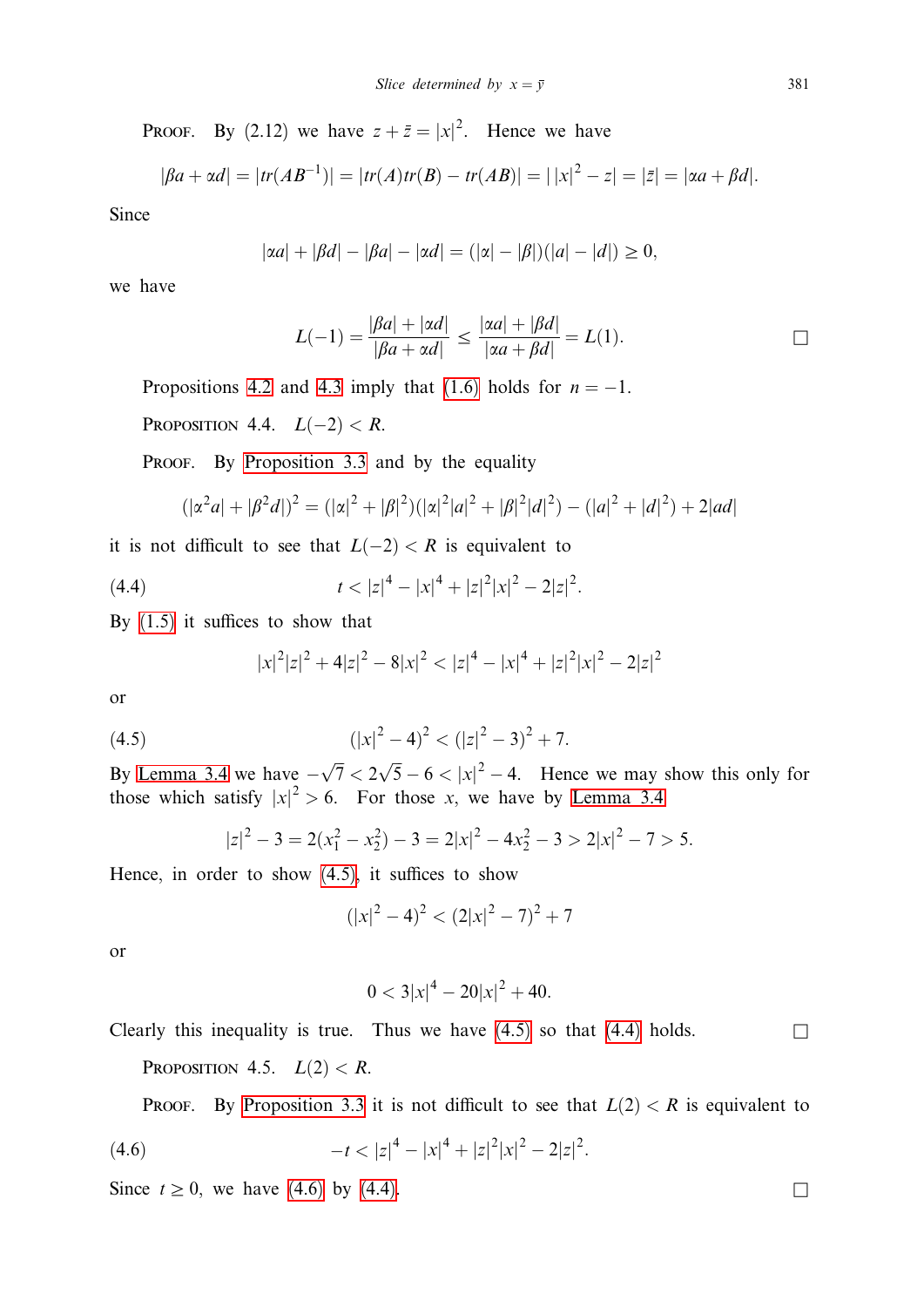Propositions 4.4 and 4.5 imply that (1.6) holds for  $|n|=2$ . Therefore we have shown that (1.6) holds for each integer *n* satisfying  $|n| \le 2$ .

## §5. Check for the cases of  $|n| \geq 4$ .

In this section we prove that (1.6) holds for the cases of  $|n| \ge 4$ . Instead of (4.1) we shall use another inequality. For each integer  $n$ , we set

$$
A(n) = |\alpha|^{2n} |a|^2 + |\beta|^{2n} |d|^2.
$$

PROPOSITION 5.1. If the inequality

(5.1) 
$$
8|x|^2|X|^2 < (|x|^2 - |X|^2 + 4)(|X|^2A(n) - 2|x|^2)
$$

holds for an integer n, then  $(1.6)$  holds for n.

PROOF. Since

$$
L^{2}(n) \le \frac{A(n)+2|ad|}{A(n)-2|ad|} \quad \text{and} \quad |ad| = \left|\frac{x}{X}\right|^{2},
$$

in order to show  $L(n) < R$ , it suffices to show that

$$
\frac{A(n)+2|x/X|^2}{A(n)-2|x/X|^2} < R^2.
$$

Since  $R^2$  is given by (4.2), a calculation shows that this is equivalent to (5.1).  $\Box$ 

**PROPOSITION** 5.2. Let  $n_0$  be a negative integer. If (5.1) holds for  $n = n_0$ , then (1.6) holds for each integer *n* satisfying  $|n| \ge -n_0$ .

**PROOF.** By Proposition 5.1 it suffices to show that  $A(n_0) \leq A(n)$  for  $|n| \geq -n_0$ . It also suffices to show that

$$
A(n_0) \le A(-n) \le A(n)
$$

for each positive integer  $n \ge -n_0$ . By Proposition 3.1 we have

$$
A(n) - A(-n) = (|\alpha|^{2n} - |\beta|^{2n})(|a|^2 - |d|^2) \ge 0.
$$

Hence we have  $A(-n) \leq A(n)$  for each positive integer *n*.

Next we shall show that  $A(-n) \leq A(-n-1)$  for each positive integer *n*. Since

$$
A(-n-1) - A(-n) = (|\alpha|^2 + |\beta|^2)A(-n) - A(-n+1) - A(-n)
$$
  
=  $(|\alpha| - |\beta|)^2 A(-n) + A(-n) - A(-n+1)$   
>  $A(-n) - A(-n+1)$ ,

it suffices to show that  $A(-1) \le A(-2)$ . Since

$$
A(-2) - A(-1) = (|\alpha|^2 + |\beta|^2 - 1)(|\beta|^2 |a|^2 + |\alpha|^2 |d|^2) - (|a|^2 + |d|^2),
$$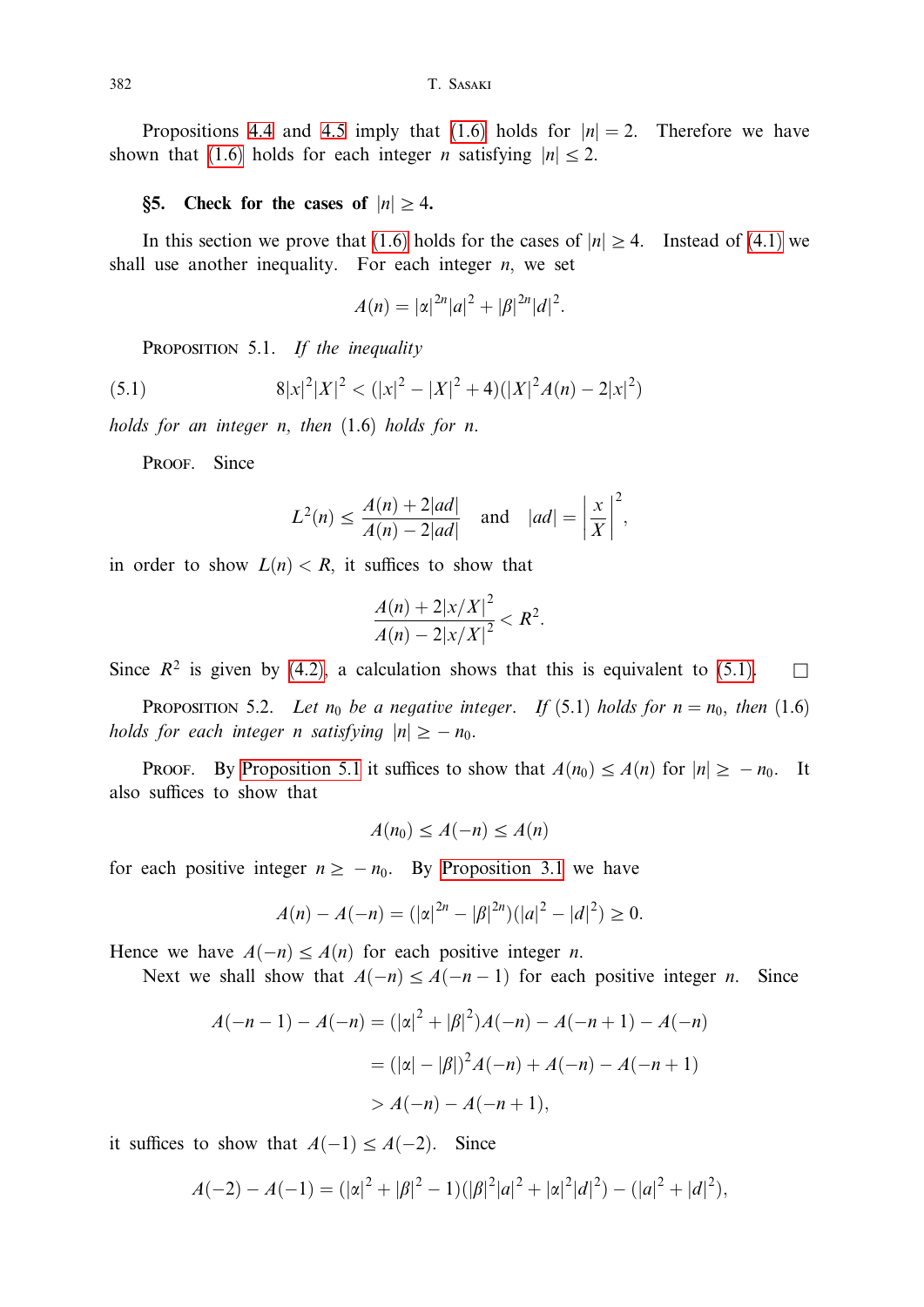we see by (3.2), (3.4) and Proposition 3.2 that, in order to show  $A(-1) \le A(-2)$ , it suffices to show

$$
2(|x|^2|X|^2+16-|X|^4) < (|x|^2+|X|^2-2)(|z|^2|X|^2+4|x|^2-t).
$$

Since  $t \leq |z|^2 |X|^2$  by (3.6), it also suffices to show

$$
|x|^2|X|^2 + 16 - |X|^4 < 2|x|^2(|x|^2 + |X|^2 - 2)
$$

**or** 

$$
16 < |x|^4 + |X|^4 + |x|^2(|x|^2 + |X|^2 - 4).
$$

By (1.4)' we see easily that  $|x|^2 + |X|^2 > 4$ . Hence the above inequality holds by  $(1.4)'$ . Therefore, we have  $A(-1) \le A(-2)$ , so that  $A(-n) \le A(-n-1)$  for each positive integer *n*. Hence we have shown that  $A(n_0) \le A(-n)$  for  $n > -n_0$ . Thus we have shown that  $A(n_0) \leq A(-n) \leq A(n)$  for each positive integer  $n \geq -n_0$ .  $\Box$ 

Now, we shall show that (5.1) holds for  $n = -4$ . To do this we need some inequalities. By  $(3.2)$  we have

$$
|\alpha|^4 + |\beta|^4 = (|\alpha|^2 + |\beta|^2)^2 - 2 = \frac{|x|^4 + |X|^4 + 2|x|^2|X|^2 - 8}{4}.
$$

Then by  $(1.4)'$  we have

(5.2) 
$$
|\alpha|^4 + |\beta|^4 > \frac{|x|^2 |X|^2 + 4}{2}
$$

Also by  $(3.4)$  and  $(1.4)'$  we have

(5.3) 
$$
|a|^2 + |d|^2 < \frac{|x|^2(|x|^2 + |X|^2)}{2|X|^2}
$$

Since  $\alpha\beta = 1$ , we have

(5.4) 
$$
|\beta|^2|a|^2 + |\alpha|^2|d|^2 \ge 2|ad| = \frac{2|x|^2}{|X|^2}.
$$

Making use of  $(5.2)$ ,  $(5.3)$  and  $(5.4)$ , we have

$$
A(-4) = ((|\beta|^2|a|^2 + |\alpha|^2|d|^2)(|\alpha|^2 + |\beta|^2) - (|a|^2 + |d|^2))(|\alpha|^4 + |\beta|^4) - (|a|^2 + |d|^2)
$$
  
> 
$$
\frac{|x|^2(|x|^2 + |X|^2)(|x|^2|X|^2 + 2)}{4|X|^2}.
$$

Therefore, in order to show (5.1) for  $n = -4$ , it suffices to show the following.

$$
32|X|^2 < (|x|^2 - |X|^2 + 4)(2(|x|^2 + |X|^2 - 4) + |x|^2|X|^2(|x|^2 + |X|^2)).
$$

Since  $|x|^2 + |X|^2 > 4$  by (1.4)', it suffices to show the following.

$$
8 < |x|^2(|x|^2 - |X|^2 + 4)
$$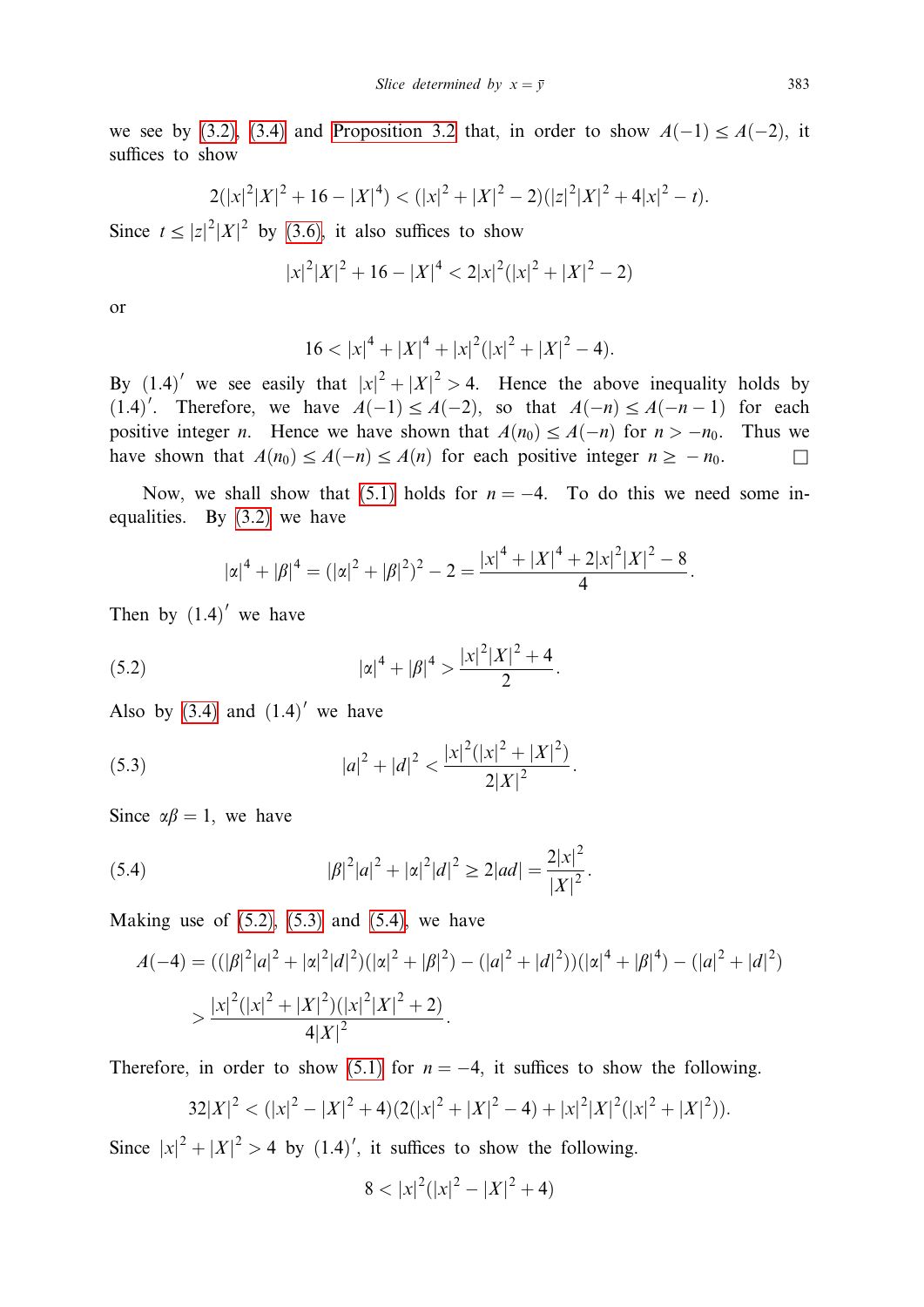T. SASAKI

or

$$
|x|^2|X|^2 < |x|^4 + 4|x|^2 - 8
$$

Squaring both sides of the above inequality and using  $(2.14)$ , we have

$$
(2|x|^2 + |z|^2 - 4)|x|^4 - 16|x|^2 + 16 > 0.
$$

Since  $2|x|^2 + |z|^2 - 4 = 4(x_1^2 - 1)$  by (2.11), the last inequality is written as

 $(x_1^2-1)|x|^4-4|x|^2+4>0.$ 

Lemma 3.4 assures that this inequality is true. Thus we have proved that  $(5.1)$  holds for  $n = -4$ . Then Proposition 5.2 implies that (1.6) holds for each integer *n* satisfying  $|n| \geq 4$ .

## §6. Check for the cases of  $|n|=3$ .

In this section we prove (6.1) for the cases of  $|n|=3$ . First we treat the case of  $n = -3$ . There are two cases to consider which are divided by the use of inequalities  $(4.1)$  or  $(5.1)$ .

Case I:  $x_1^2 \ge 3$ . In this case we shall prove (5.1). By (3.2), (3.4) and Proposition 3.2 we have

$$
8|X|^2A(-3) = ((|x|^2 + |X|^2)^2 - 4)(|z|^2|X|^2 + 4|x|^2 - t)
$$

$$
-2(|x|^2 + |X|^2)(|x|^2|X|^2 - |X|^4 + 16).
$$

Since  $|z|^2|X|^2 \ge t$  and  $|x|^4 + |X|^4 > 16$  by (3.6) and (1.4)', respectively, we have

$$
8|X|^2A(-3) > 4((|x|^2 + |X|^2)^2 - 4)|x|^2 - 2(|x|^2 + |X|^2)^2|x|^2
$$
  
= 2((|x|^2 + |X|^2)^2 - 8)|x|^2  
> 4(4 + |x|^2|X|^2)|x|^2.

Thus, in order to show (5.1) for  $n = -3$ , it suffices to show (5.1) with the replace of  $|X|^2A(-3)$  by  $(4+|x|^2|X|^2)|x|^2/2$ . It is written as

(6.1) 
$$
|x|^2|X|^2 < |x|^4 + 4|x|^2 - 16.
$$

Since  $|x|^4 + 4|x|^2 - 16 > 0$  by (3.7), squaring the both sides of (6.1) and making use of  $(2.14)$ , we see that it suffices to show that

$$
|x|^6 - 4|x|^4 + (|z|^2/2)|x|^4 - 16|x|^2 + 32 > 0.
$$

By  $(2.11)$  we see that the above inequality is equivalent to

$$
(x_1^2 - 2)|x|^4 - 8|x|^2 + 16 > 0.
$$

Since  $x_1^2 \ge 3$  and since if  $x_1^2 = 3$  then  $|x|^2 < 4$  by Lemma 3.4, the above inequality holds. Therefore, we have proved (5.1) so that in Case I (1.6) holds for  $n = -3$  by Proposition 5.2.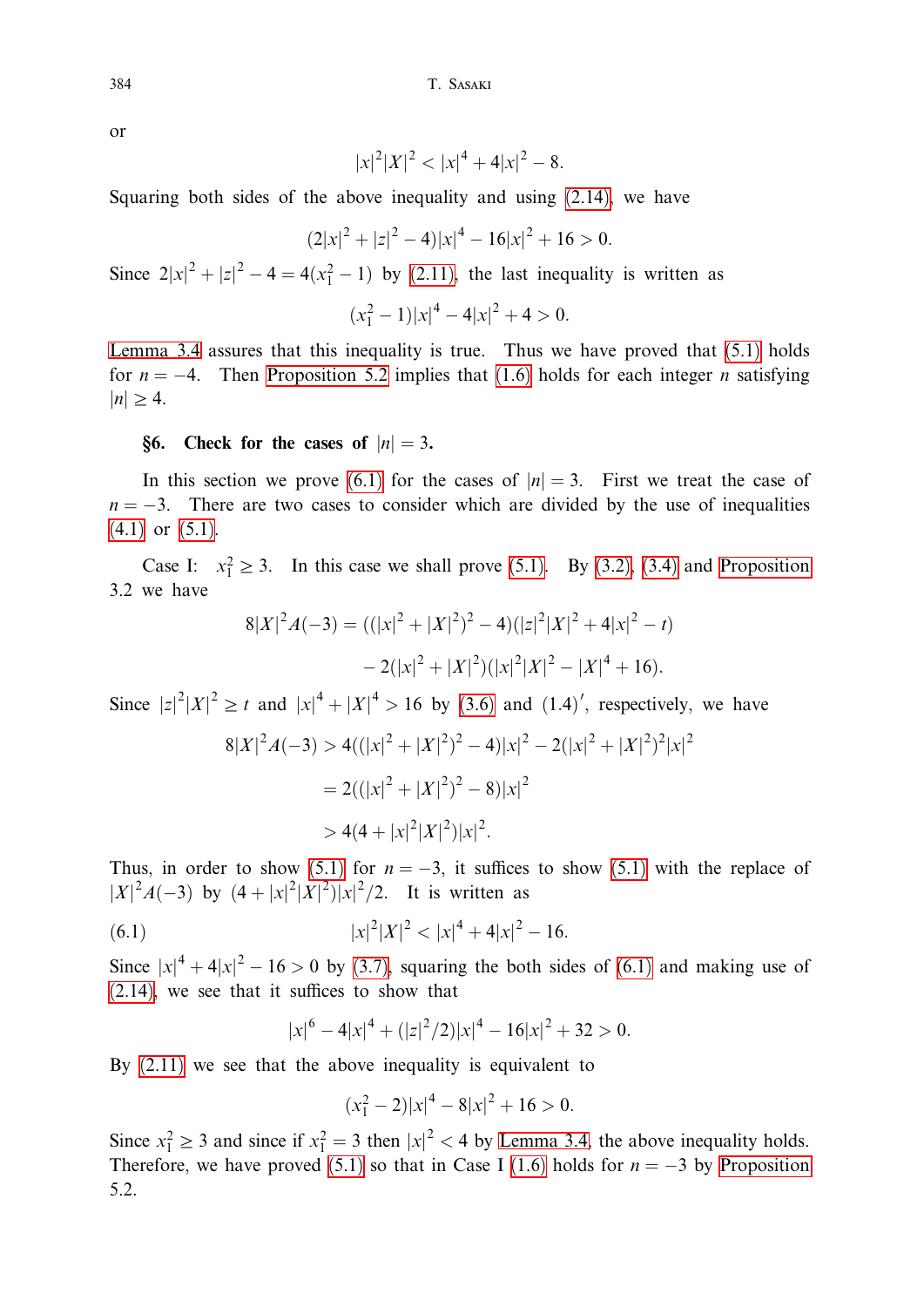Case II:  $x_1^2 < 3$ . In this case we prove (4.1). Making use of (2.12), (3.5) and the equality  $\beta^3 a + \alpha^3 d = \overline{z}(x^2 - 2) - z$ , we have

(6.2) 
$$
|\beta^3 a + \alpha^3 d|^2 = (|z|^2 |x|^4 + 4|x|^4 - 2|z|^4 + 2|z|^2 - |x|^2 t)/2.
$$

On the other hand, we have by Proposition 3.2 and (3.2)

(6.3) 
$$
2|X|^2(|\beta^3 a|+|\alpha^3 d|)^2=(|z|^2|X|^2+4|x|^2)((|x|^2+|X|^2)^2-8)-4|z|^2|X|^2-((|x|^2+|X|^2)^2-4)t)/4.
$$

Inserting (6.2) and (6.3) into  $L(-3)^2 < R^2$  and making use of the identity

$$
2(|z|^2|x|^4 + 4|x|^4 - 2|z|^4 + 2|z|^2) - (|z|^2|X|^2 + 4|x|^2)(|x|^2 + |X|^2 - 4)
$$
  
= 
$$
(|x|^2 - |X|^2 + 4)(|x|^2|z|^2 - 4|z|^2 + 4|x|^2) + 4|z|^2,
$$

we have

(6.4) 
$$
4(2|x|^2 + |z|^2 - 3)t - 4(|z|^2|x|^2 + 4|z|^2 - 8|x|^2)
$$

$$
< (|x|^2 + |X|^2 + 4)(|x|^2 - |X|^2 + 4)(|x|^2|z|^2 - 4|z|^2 + 4|x|^2)
$$

Since

$$
(|x|^{2} + |X|^{2} + 4)(|x|^{2} - |X|^{2} + 4) = 4(2|x|^{2} + |z|^{2})
$$

by  $(2.14)$  and

$$
t \le |z|^2 |x|^2 + 4|z|^2 - 8|x|^2
$$

by  $(1.5)$  and  $(3.5)$ , in order to show  $(6.4)$ , we may show the following.

$$
(2|x|^2+|z|^2-4)(|z|^2|x|^2+4|z|^2-8|x|^2) < (2|x|^2+|z|^2)(|x|^2|z|^2-4|z|^2+4|x|^2)
$$

<sub>or</sub>

(6.5) 
$$
3|x|^4 - |z|^4 + 2|z|^2 - 4|x|^2 > 0.
$$

We shall put  $x_1^2 = u$  and  $x_2^2 = v$ . Then  $|x|^2 = u + v$  and  $|z|^2 = 2(u - v)$  by (2.11). Note that  $2 < u < 3$  by Lemma 3.4 and by our assumption  $x_1^2 < 3$ . Now, (6.5) is written as

(6.6) 
$$
7u-4-2\sqrt{12u^2-14u+4} < v.
$$

Thus, in order to show (4.1) for  $n = -3$ , it suffices to show (6.6) for  $2 < u < 3$ . It is not difficult to see by  $(1.4)$  that

$$
7u - 4 - 2\sqrt{12u^2 - 14u + 4} < 17 - 2\sqrt{70} < 2\sqrt{7} - 5 < v
$$

Hence we have shown that (4.1) holds for  $n = -3$ . Therefore, we have shown that in Case II (1.6) holds for  $n = -3$ .

Thus we have shown that (1.6) holds for  $n = -3$ .

Lastly, we treat the case of  $n = 3$ . By a similar calculation to (6.2) and (6.3) we